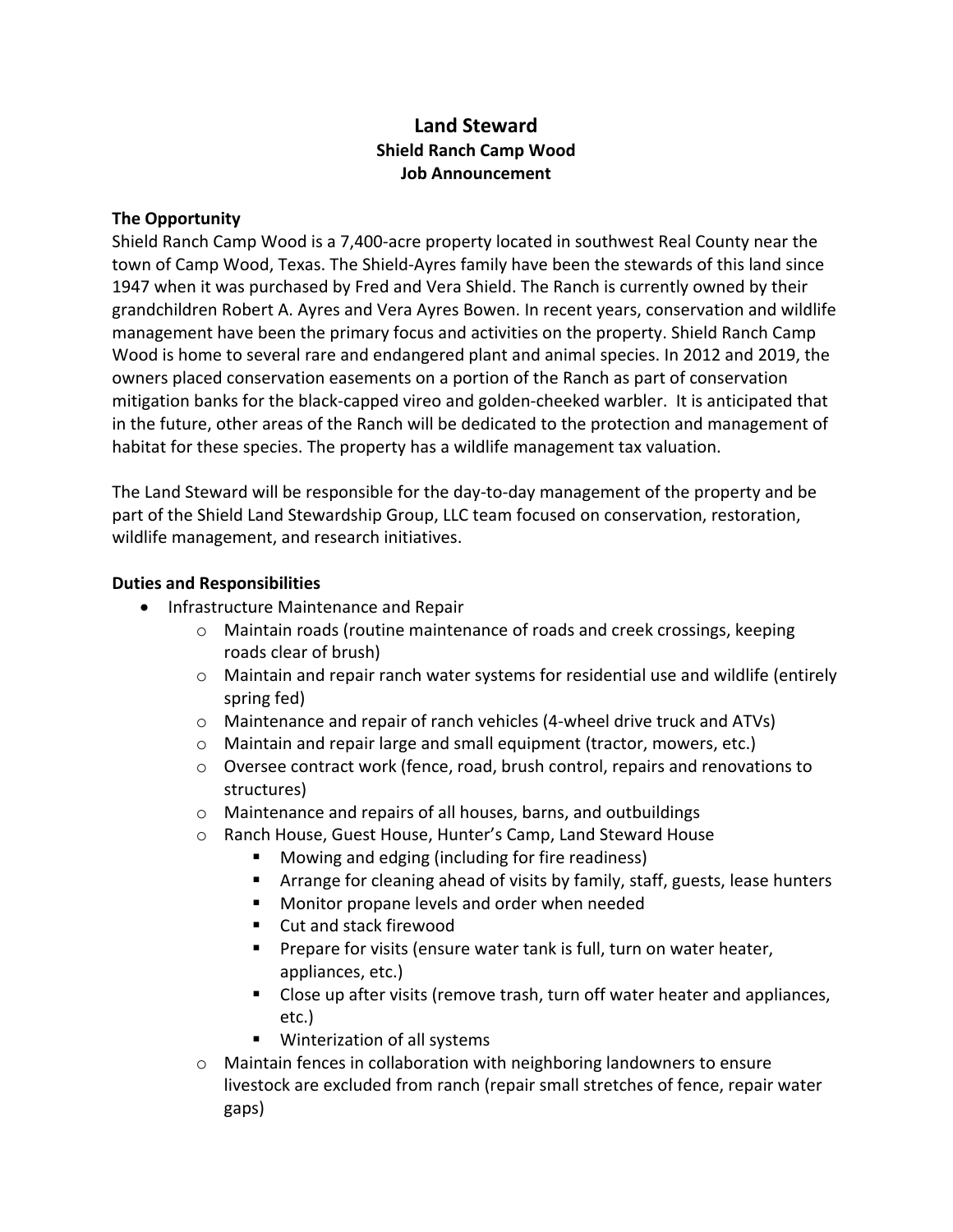- Wildlife and Habitat Management
	- o Assist with management of hunting operations
		- Interface with lease hunters, TPWD biologist and game warden
			- Conduct deer density and browse surveys, assist with determining harvest recommendations, maintain harvest data and prepare MLDP reports
			- Interface with and assist owners, staff, and guest hunters
		- **Maintain hunters camp house**
	- $\circ$  Conduct control of feral hogs (shooting and trapping) and exotic ungulates
	- $\circ$  Conduct cowbird control (to improve nesting success of endangered songbirds)
	- o Assist with black‐capped vireo nest monitoring
	- o Conduct brush control including mechanical, chemical, and assisting with prescribed burning (red card certification desired)
	- o Conduct control of invasive plant species (chemical applicator license desired)
	- o Interact with and assist conservation professionals working on the Ranch (flora and fauna surveys, wildlife census, research, etc.)
	- o Data collection and monitoring
	- o Oversight of livestock lessee (if any)
	- o Manage ponds for fishing, swimming, and conservation values
- Property Management
	- o Manage access to ranch by contractors, utility crews, researchers, guests
	- o Monitor property and respond to incidences of trespass
	- o Maintain good relations with adjoining and area property owners
	- o Fire readiness (maintain sprayer rig in good working condition; mowing, shredding, tree trimming to protect improvements, keep water reservoirs full)
- Supervisory
	- o Oversee contractors
	- o Supervise college intern
	- o Supervise temporary labor
- Administration
	- o Participate in development of annual budget
	- o Manage expenses within parameters of ranch budget
	- o Maintain journal with thorough and accurate records (rainfall, documentation of management activities, etc.)